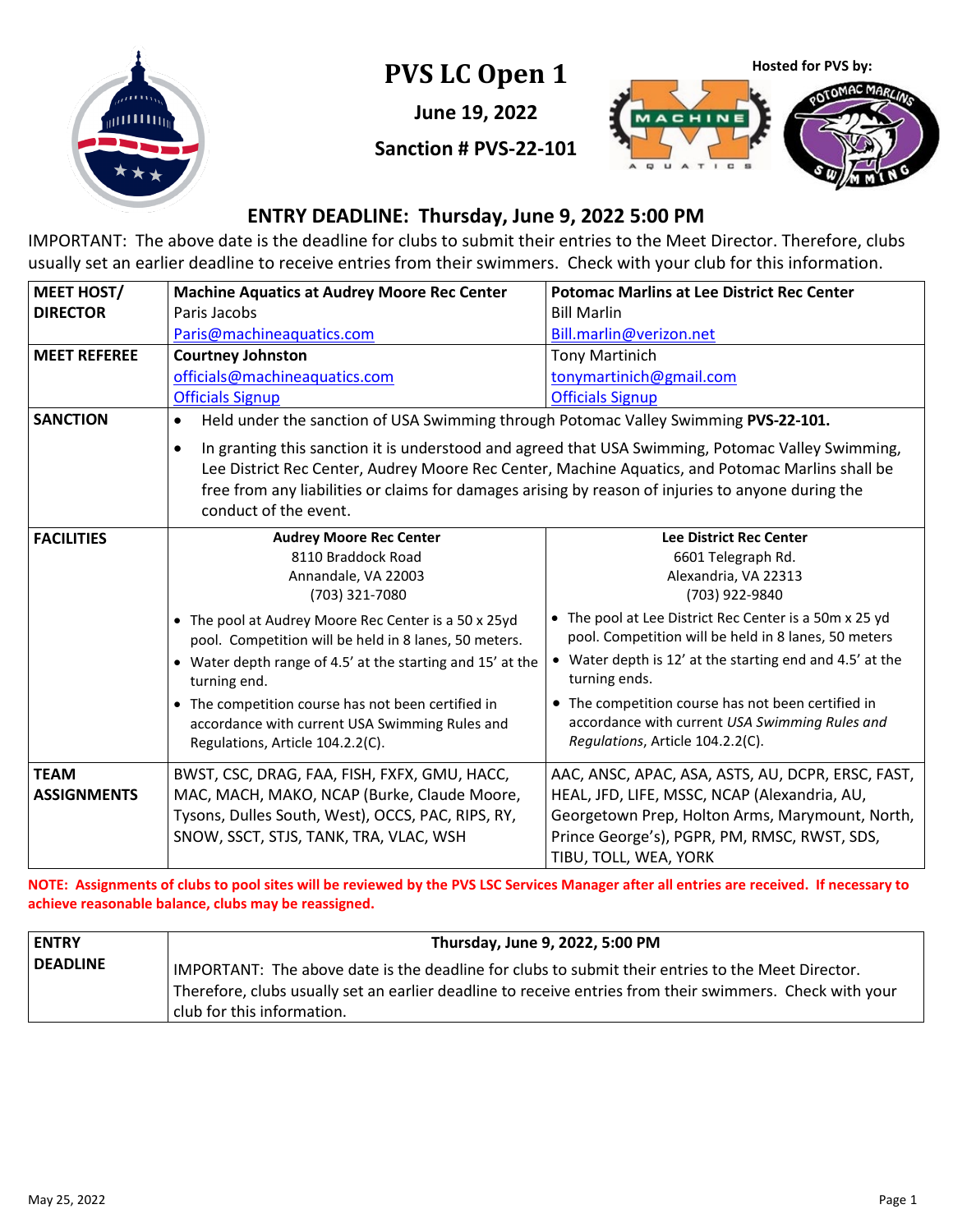| <b>SCHEDULE</b>                      | <b>Sunday, June 19, 2022</b>                                                                                                                                                                                                                                                                                                                                                                                                                                                                                                                                                                                                                                                                                                                                                                                  |
|--------------------------------------|---------------------------------------------------------------------------------------------------------------------------------------------------------------------------------------------------------------------------------------------------------------------------------------------------------------------------------------------------------------------------------------------------------------------------------------------------------------------------------------------------------------------------------------------------------------------------------------------------------------------------------------------------------------------------------------------------------------------------------------------------------------------------------------------------------------|
|                                      | 11-12: Warmup 6:30am - 7:20am; Events 7:30am                                                                                                                                                                                                                                                                                                                                                                                                                                                                                                                                                                                                                                                                                                                                                                  |
|                                      | 10 & Under: Warmup 10:00am - 10:40am; Events 10:50am                                                                                                                                                                                                                                                                                                                                                                                                                                                                                                                                                                                                                                                                                                                                                          |
|                                      | 13 & Over: Warmup 1:00pm - 1:50pm; Events 2:00pm                                                                                                                                                                                                                                                                                                                                                                                                                                                                                                                                                                                                                                                                                                                                                              |
|                                      | PVS LSC Services Manager and the Age Group & Senior Chairs reserve the right to adjust<br>$\bullet$<br>times/sessions after entries are received.                                                                                                                                                                                                                                                                                                                                                                                                                                                                                                                                                                                                                                                             |
| <b>ELIGIBILITY</b>                   | Open to all Potomac Valley Swimming registered athletes.<br>$\bullet$                                                                                                                                                                                                                                                                                                                                                                                                                                                                                                                                                                                                                                                                                                                                         |
|                                      | No swimmer will be permitted to compete in the meet unless the swimmer is registered as an athlete<br>$\bullet$<br>member of USA Swimming as provided in USA Swimming Rules and Regulations Article 302.                                                                                                                                                                                                                                                                                                                                                                                                                                                                                                                                                                                                      |
|                                      | Swimmers shall compete at the age attained on the first day of the meet.<br>$\bullet$                                                                                                                                                                                                                                                                                                                                                                                                                                                                                                                                                                                                                                                                                                                         |
|                                      | It may be necessary to limit entries due to time constraints.<br>$\bullet$                                                                                                                                                                                                                                                                                                                                                                                                                                                                                                                                                                                                                                                                                                                                    |
| <b>DISABILITY</b><br><b>SWIMMERS</b> | PVS and host clubs along with their meet directors are committed to the Inclusion Policy as adopted by<br>$\bullet$<br>the PVS BOD. Athletes with a disability are welcomed and are asked to provide advance notice of<br>desired accommodations to the Meet Director. The athlete (or athlete's coach) is also responsible for                                                                                                                                                                                                                                                                                                                                                                                                                                                                               |
|                                      | notifying the session referee of any disability prior to competition.                                                                                                                                                                                                                                                                                                                                                                                                                                                                                                                                                                                                                                                                                                                                         |
| <b>TIMING SYSTEM</b>                 | Automatic timing (touchpads primary) will be used.<br>$\bullet$                                                                                                                                                                                                                                                                                                                                                                                                                                                                                                                                                                                                                                                                                                                                               |
| COVID-19<br><b>CONSIDERATIONS</b>    | An inherent risk of exposure to COVID-19 exists in any public place where people are present. COVID-<br>$\bullet$<br>19 is a contagious disease that can lead to severe illness and death. According to the Centers for<br>Disease Control and Prevention, senior citizens and individuals with underlying medical conditions are<br>especially vulnerable.                                                                                                                                                                                                                                                                                                                                                                                                                                                   |
|                                      | USA Swimming, Inc., cannot prevent you (or your child(ren)) from becoming exposed to, contracting,<br>$\bullet$<br>or spreading COVID-19 while participating in USA Swimming sanctioned events. It is not possible to<br>prevent against the presence of the disease. Therefore, if you choose to participate in a USA<br>Swimming sanctioned event, you may be exposing yourself to and/or increasing your risk of<br>contracting or spreading COVID-19.                                                                                                                                                                                                                                                                                                                                                     |
|                                      | BY ATTENDING OR PARTICIPATING IN THIS COMPETITION, YOU VOLUNTARILY ASSUME ALL RISKS<br>$\bullet$<br>ASSOCIATED WITH EXPOSURE TO COVID-19 AND FOREVER RELEASE AND HOLD HARMLESS USA<br>SWIMMING, POTOMAC VALLEY SWIMMING, MACHINE AQUATICS, POTOMAC MARLINS, AUDREY<br>MOORE REC CENTER, LEE DISTRICT REC CENTER AND EACH OF THEIR OFFICERS, DIRECTORS, AGENTS,<br>EMPLOYEES OR OTHER REPRESENTATIVES FROM ANY LIABILITY OR CLAIMS INCLUDING FOR PERSONAL<br>INJURIES, DEATH, DISEASE OR PROPERTY LOSSES, OR ANY OTHER LOSS, INCLUDING BUT NOT LIMITED<br>TO CLAIMS OF NEGLIGENCE AND GIVE UP ANY CLAIMS YOU MAY HAVE TO SEEK DAMAGES, WHETHER<br>KNOWN OR UNKNOWN, FORESEEN OR UNFORESEEN, IN CONNECTION WITH EXPOSURE, INFECTION,<br>AND/OR SPREAD OF COVID-19 RELATED TO PARTICIPATION IN THIS COMPETITION. |
|                                      | We have taken enhanced health and safety measures for all attending this meet, however we cannot<br>$\bullet$<br>guarantee that you will not become infected with COVID-19. All attending this meet must follow all<br>posted instructions while in attendance. An inherent risk of exposure to COVID-19 exists in any public<br>place where people are present. By attending this meet, you acknowledge the contagious nature of<br>COVID-19 and voluntarily assume all risks related to exposure to COVID-19.                                                                                                                                                                                                                                                                                               |
|                                      | By choosing to attend this meet you agree to comply with all health and safety mandates and<br>$\bullet$<br>guidelines of USA Swimming, Potomac Valley Swimming, the Commonwealth of Virginia, or Fairfax<br>County.                                                                                                                                                                                                                                                                                                                                                                                                                                                                                                                                                                                          |
| COVID-19                             | Locker room use should be minimized.<br>$\bullet$                                                                                                                                                                                                                                                                                                                                                                                                                                                                                                                                                                                                                                                                                                                                                             |
| <b>PROTOCOLS</b>                     | No one with symptoms of COVID-19 is permitted in the facility.<br>$\bullet$                                                                                                                                                                                                                                                                                                                                                                                                                                                                                                                                                                                                                                                                                                                                   |
|                                      | Athletes should arrive and depart in their suits if possible.<br>$\bullet$                                                                                                                                                                                                                                                                                                                                                                                                                                                                                                                                                                                                                                                                                                                                    |
|                                      | Masks are optional.<br>$\bullet$                                                                                                                                                                                                                                                                                                                                                                                                                                                                                                                                                                                                                                                                                                                                                                              |
|                                      | No chairs for athletes.<br>$\bullet$                                                                                                                                                                                                                                                                                                                                                                                                                                                                                                                                                                                                                                                                                                                                                                          |
|                                      | The meet will be limited to no more than 350 swimmers per session.<br>$\bullet$                                                                                                                                                                                                                                                                                                                                                                                                                                                                                                                                                                                                                                                                                                                               |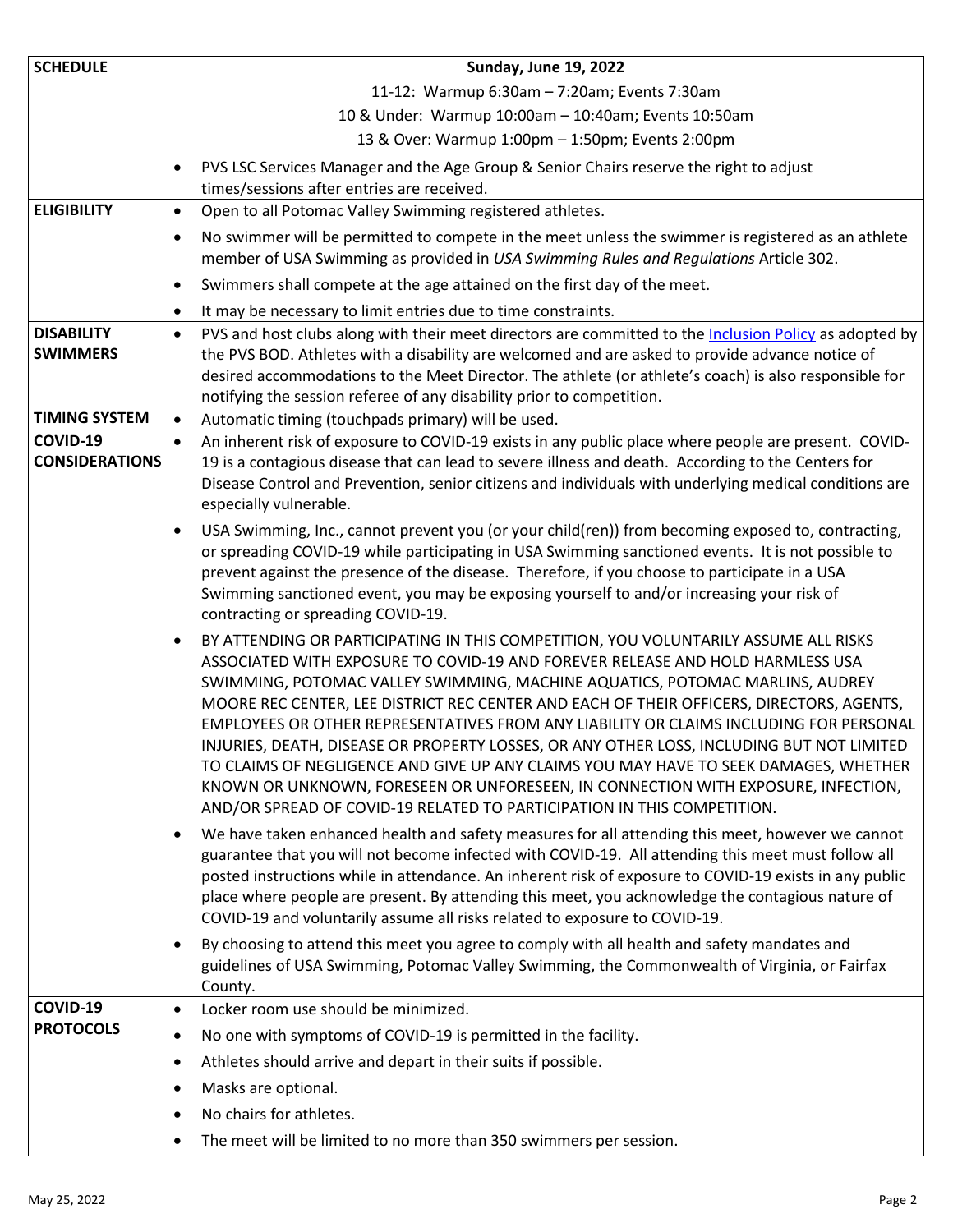|                             | Only swimmers, coaches, meet volunteers, and officials will be permitted on the pool deck.<br>$\bullet$                                                                                                                                                                                                                                                                                                                                              |
|-----------------------------|------------------------------------------------------------------------------------------------------------------------------------------------------------------------------------------------------------------------------------------------------------------------------------------------------------------------------------------------------------------------------------------------------------------------------------------------------|
|                             | Swimmers must follow all directions as posted and adhere to all marshal directions.<br>$\bullet$                                                                                                                                                                                                                                                                                                                                                     |
|                             | Any swimmer not following the meet protocols will be subject to immediate removal from the meet.<br>٠                                                                                                                                                                                                                                                                                                                                                |
|                             | We request that all attendees notify the meet director as soon as possible if they have tested positive<br>$\bullet$<br>for COVID-19, shown symptoms or have been in contact with anyone exposed to COVID-19 after<br>attending the meet.                                                                                                                                                                                                            |
| <b>RULES</b>                | Spectators will be permitted.<br>Spectator limit for Lee District: 200<br>$\circ$<br>Spectator limit for Audrey Moore: 300<br>Current USA Swimming rules shall govern this meet.<br>$\bullet$                                                                                                                                                                                                                                                        |
|                             | All applicable adults participating in or associated with this meet acknowledge that they are subject to<br>$\bullet$<br>the provisions of the USA Swimming Minor Athlete Abuse Prevention Policy ("MAAPP"), and that they<br>understand that compliance with the MAAPP policy is a condition of participation in the conduct of<br>this competition.                                                                                                |
|                             | No on-deck USA Swimming registration is permitted.<br>$\bullet$                                                                                                                                                                                                                                                                                                                                                                                      |
|                             | In compliance with USA Swimming Rules and Regulations, the use of audio or visual recording devices,<br>$\bullet$<br>including a cell phone is not permitted in the changing areas, rest rooms, or locker rooms. Per PVS<br>policy, the use of equipment capable of taking pictures (e.g., cell phones, cameras, etc.) is banned from<br>behind the starting blocks during the entire meet, including warm up, competition and cool down<br>periods. |
|                             | Deck changes are prohibited.<br>٠                                                                                                                                                                                                                                                                                                                                                                                                                    |
|                             | Any swimmer entered in the meet must be certified by a USA Swimming member coach as being<br>$\bullet$<br>proficient in performing a racing start or must start each race from within the water. When<br>unaccompanied by a member-coach, it is the responsibility of the swimmer or the swimmer's legal<br>guardian to ensure compliance with this requirement.                                                                                     |
|                             | Operation of a drone or any other flying devices is prohibited over the venue (pools, athlete/coach<br>٠<br>areas, spectator areas and open ceiling locker rooms) any time athletes, coaches, officials and/or<br>spectators are present.                                                                                                                                                                                                            |
|                             | Dive-over starts will be used.<br>٠                                                                                                                                                                                                                                                                                                                                                                                                                  |
|                             | The Meet Director and the PVS Technical Committee reserve the right to limit events, heats, swimmers<br>or adjust the format to conform with the 4-hour provision for sessions that include 12 & U events per<br>Rule 205.3.1F.                                                                                                                                                                                                                      |
| <b>EVENT RULES</b>          | All events are timed finals.<br>$\bullet$                                                                                                                                                                                                                                                                                                                                                                                                            |
|                             | Seed times are long course meters. If long course meter times are not available, coaches' times are<br>٠<br>preferred over "no times" for all events.                                                                                                                                                                                                                                                                                                |
|                             | Athletes my enter up to three (3) events.<br>$\bullet$                                                                                                                                                                                                                                                                                                                                                                                               |
|                             | Deck entries will be accepted if the meet is not over-subscribed. All deck entries must be submitted<br>$\bullet$<br>no later than 45 minutes prior to first event of each session.                                                                                                                                                                                                                                                                  |
|                             | Evidence of current USA Swimming registration required for deck entries.<br>٠                                                                                                                                                                                                                                                                                                                                                                        |
| <b>POSITIVE CHECK</b><br>IN | There will be positive check in for events 400M and longer. The check in will be due 30 minutes before<br>$\bullet$<br>the start of events. The Meet Director will determine if additional events will require positive check in.                                                                                                                                                                                                                    |
|                             | Athletes who check into a positive check-in event, have been seeded and fail to swim the event will be<br>٠<br>barred from their next scheduled individual event, unless excused by the Meet Referee.                                                                                                                                                                                                                                                |
| <b>WARM-UP</b>              | The prescribed PVS warm-up procedures and safety policies will be followed. The Meet Director will<br>$\bullet$<br>determine the structure of warm-up, including times/lane assignments based upon the number of<br>swimmers per session to accommodate the appropriate number of swimmers per lane.                                                                                                                                                 |
| <b>SUPERVISION</b>          | Coaches are responsible for the conduct of their swimmers and cleaning up for their team areas.<br>$\bullet$                                                                                                                                                                                                                                                                                                                                         |
|                             | No chairs will be allowed on deck for athletes. Coaches' chairs will be permitted pending enough safe<br>٠                                                                                                                                                                                                                                                                                                                                           |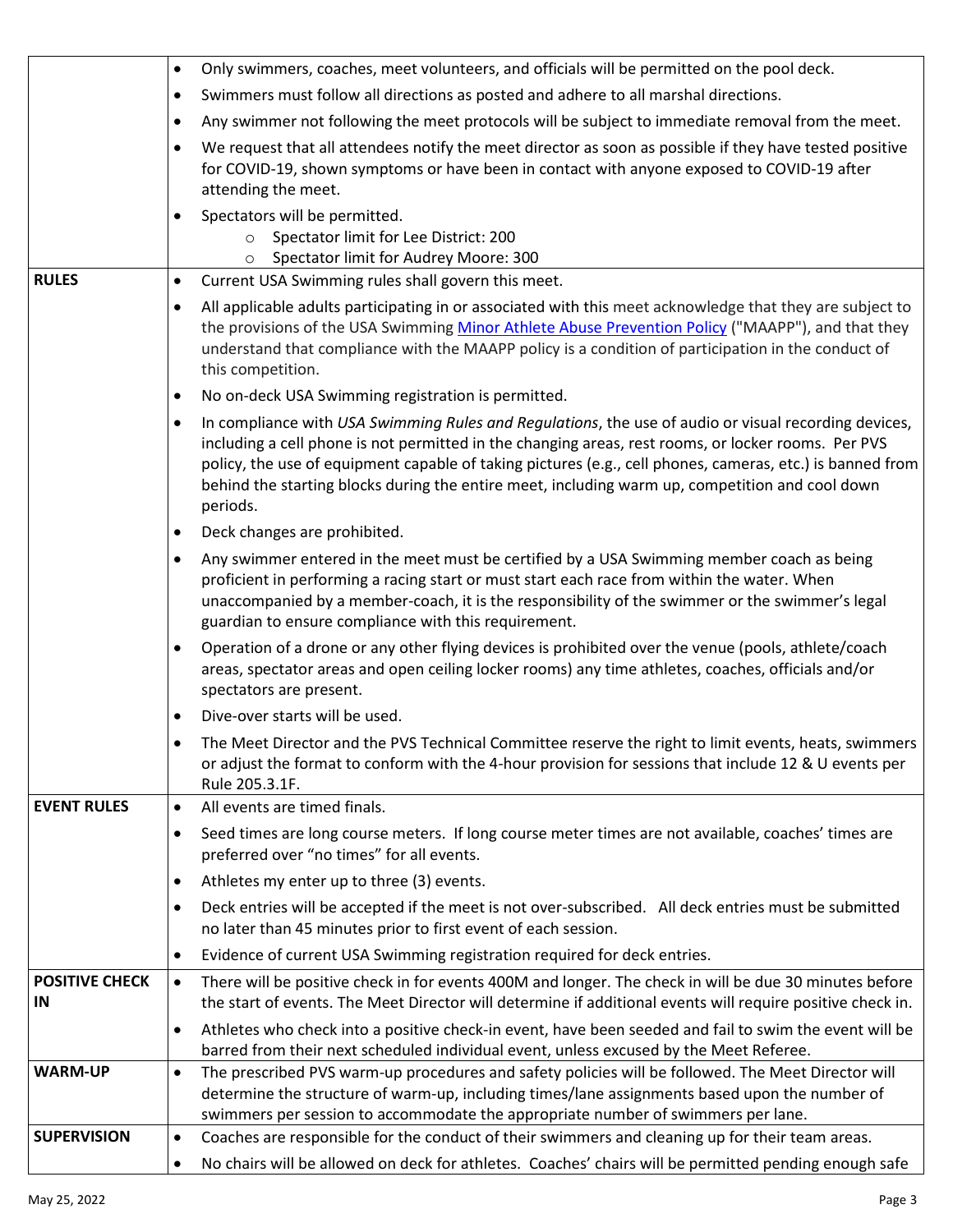|                                      | deck space is available.                                                                                                                                                                                                                                                                                                                                                                                                                                                                                                                                    |  |  |
|--------------------------------------|-------------------------------------------------------------------------------------------------------------------------------------------------------------------------------------------------------------------------------------------------------------------------------------------------------------------------------------------------------------------------------------------------------------------------------------------------------------------------------------------------------------------------------------------------------------|--|--|
| <b>AWARDS</b>                        | There will be no awards for this meet.<br>$\bullet$                                                                                                                                                                                                                                                                                                                                                                                                                                                                                                         |  |  |
| <b>PROGRAMS</b>                      | Programs will be made available on Meet Mobile.<br>$\bullet$                                                                                                                                                                                                                                                                                                                                                                                                                                                                                                |  |  |
| <b>CREDENTIALS</b>                   | Parents not working the meet as a deck official, volunteer timer or other position are not permitted on<br>deck. Only athletes, USA Swimming certified coaches, and deck officials will be permitted on deck.<br>Coaches and Officials should have proof of active USA Swimming membership with them at all times.                                                                                                                                                                                                                                          |  |  |
| <b>SPECTATOR</b><br><b>ENTRY FEE</b> | None                                                                                                                                                                                                                                                                                                                                                                                                                                                                                                                                                        |  |  |
| <b>OFFICIALS</b>                     | Each participating club is requested to provide at least one table worker or official (Referee, Starter,<br>$\bullet$<br>Chief Judge or Stroke & Turn Judge) per session if entering 25 or more splashes.                                                                                                                                                                                                                                                                                                                                                   |  |  |
|                                      | Officials interested in volunteering should contact the appropriate Meet Referee prior to June 15 <sup>th</sup> .<br>$\bullet$<br><b>AUDREY MOORE</b><br><b>LEE DISTRICT</b><br><b>Courtney Johnston</b><br><b>Tony Martinich</b><br>officials@machineaquatics.com<br>tonymartinich@gmail.com<br><b>Officials Signup</b><br><b>Officials Signup</b>                                                                                                                                                                                                         |  |  |
|                                      | Officials volunteering for this meet should sign in at the recording table prior to the start of warm-ups.<br>$\bullet$<br>Certified officials who have not previously volunteered should contact the referee upon arrival to<br>make their services available. A comprehensive officials briefing will precede each session during<br>warm-ups.                                                                                                                                                                                                            |  |  |
| <b>TIMERS</b>                        | Participating clubs are requested to provide timers in proportion to their entries. There will be two<br>timers per lane.                                                                                                                                                                                                                                                                                                                                                                                                                                   |  |  |
|                                      | The Meet Director may send out a request for timers based upon entries.<br>$\bullet$                                                                                                                                                                                                                                                                                                                                                                                                                                                                        |  |  |
| <b>ENTRY</b>                         | Entries should be submitted by email to the Meet Director.<br>$\bullet$                                                                                                                                                                                                                                                                                                                                                                                                                                                                                     |  |  |
| <b>PROCEDURES</b>                    | Include in the subject of the email, "2022 PVS LC OPEN 1 - ****" with the club's initials in place of the<br>$\bullet$<br>asterisks. If your club submits multiple entry files include training site in the subject of the email.                                                                                                                                                                                                                                                                                                                           |  |  |
|                                      | Include in entry email: entry file, report of entries by name, report of entries by event.<br>$\bullet$                                                                                                                                                                                                                                                                                                                                                                                                                                                     |  |  |
|                                      | In the body of your email provide entry numbers (girls, boys, totals), contact information (email,<br>$\bullet$<br>phone, officials contact).                                                                                                                                                                                                                                                                                                                                                                                                               |  |  |
|                                      | Entries directly from individual team members will not be accepted.<br>$\bullet$                                                                                                                                                                                                                                                                                                                                                                                                                                                                            |  |  |
|                                      | Entries by phone or fax will not be accepted.                                                                                                                                                                                                                                                                                                                                                                                                                                                                                                               |  |  |
|                                      | The Meet Director will acknowledge receipt by return email within 24 hours. If acknowledgement is<br>$\bullet$<br>not received in a timely manner, please contact the Meet Director.                                                                                                                                                                                                                                                                                                                                                                        |  |  |
|                                      | Any club that enters an unregistered or improperly registered athlete, falsifies an entry in any way, or<br>$\bullet$<br>permits an unregistered coach to represent them will be fined the sum of \$100 by PVS and no further<br>entries will be accepted from that club until the said fine is paid.                                                                                                                                                                                                                                                       |  |  |
| <b>ENTRY FEES</b>                    | Individual event fee:<br>Per Swimmer Surcharge: \$5.00<br>\$5.00<br>Deck entries:<br>\$10.00                                                                                                                                                                                                                                                                                                                                                                                                                                                                |  |  |
|                                      | Clubs will be invoiced by PVS for entry fees after completion of the meet. Payment will be due upon<br>$\bullet$<br>receipt of invoice. The invoice will outline the methods of payment and where to send a check.                                                                                                                                                                                                                                                                                                                                          |  |  |
|                                      | Payment for entries from unattached swimmers not affiliated with a team must be received prior to<br>$\bullet$<br>the meet. Payment may be made by cash or check (payable to PVS).<br>Payment for Deck Entries must be received prior to the swimmer being seeded into events. Payment<br>$\bullet$<br>may be made by cash or check (payable to PVS). The host club is responsible for reporting cash<br>payments to PVS and delivering checks to PVS. Payment for unaccounted for deck entries or lost<br>payments is the responsibility of the host club. |  |  |